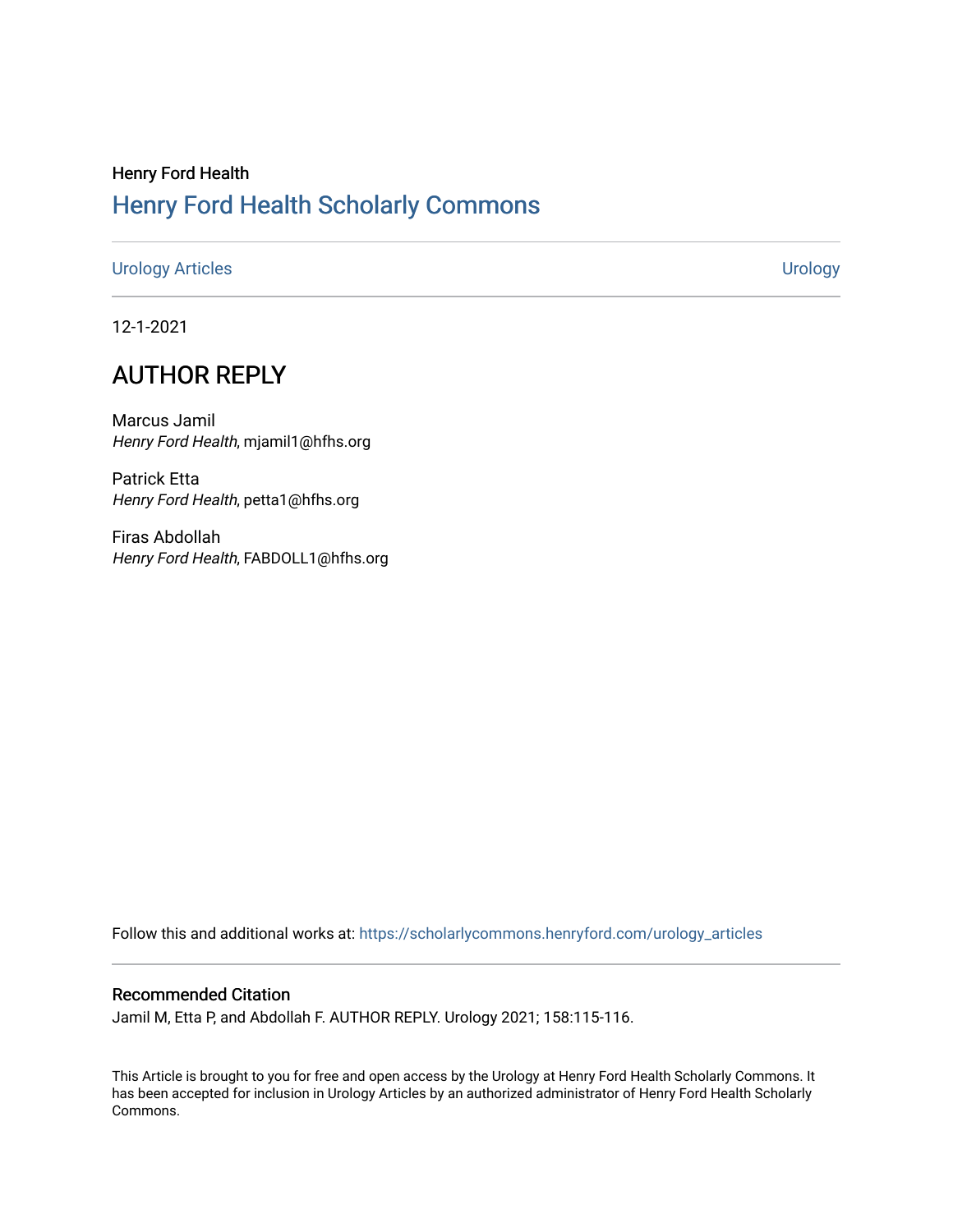- 11. [Su C, Peng C, Agbodza E, et al. Publication trend, resource utiliza](http://refhub.elsevier.com/S0090-4295(21)00657-9/sbref0011)[tion, and impact of the US National Cancer Database: a systematic](http://refhub.elsevier.com/S0090-4295(21)00657-9/sbref0011) review. Med (Baltimore)[. 2018;97:e9823.](http://refhub.elsevier.com/S0090-4295(21)00657-9/sbref0011)
- 12. [Brenner DJ, Hall EJ. Computed tomography](http://refhub.elsevier.com/S0090-4295(21)00657-9/sbref0012) an increasing source [of radiation exposure.](http://refhub.elsevier.com/S0090-4295(21)00657-9/sbref0012) N Engl J Med. 2007;357:2277–2284.
- 13. [Ingimarsson JP, Sigurdsson MI, Hardarson S, et al. The impact of](http://refhub.elsevier.com/S0090-4295(21)00657-9/sbref0013) [tumour size on the probability of synchronous metastasis and sur](http://refhub.elsevier.com/S0090-4295(21)00657-9/sbref0013)[vival in renal cell carcinoma patients: a population-based study.](http://refhub.elsevier.com/S0090-4295(21)00657-9/sbref0013) BMC Urol[. 2014;14:72.](http://refhub.elsevier.com/S0090-4295(21)00657-9/sbref0013)
- 14. [Pierorazio PM, Johnson MH, Ball MW, et al. Five-year analysis of a](http://refhub.elsevier.com/S0090-4295(21)00657-9/sbref0014) [multi-institutional prospective clinical trial of delayed intervention](http://refhub.elsevier.com/S0090-4295(21)00657-9/sbref0014) [and surveillance for small renal masses: the DISSRM registry.](http://refhub.elsevier.com/S0090-4295(21)00657-9/sbref0014) Eur Urol[. 2015;68:408](http://refhub.elsevier.com/S0090-4295(21)00657-9/sbref0014)–415.
- 15. [Patel HD, Nichols PE, Su ZT, et al. Renal mass biopsy is associated](http://refhub.elsevier.com/S0090-4295(21)00657-9/sbref0015) [with reduction in surgery for early-stage kidney cancer.](http://refhub.elsevier.com/S0090-4295(21)00657-9/sbref0015) Urology. [2020;135:76](http://refhub.elsevier.com/S0090-4295(21)00657-9/sbref0015)–81.
- 16. [Frank I, Blute ML, Cheville JC, et al. Solid renal tumors: an analysis](http://refhub.elsevier.com/S0090-4295(21)00657-9/sbref0016) [of pathological features related to tumor size.](http://refhub.elsevier.com/S0090-4295(21)00657-9/sbref0016) J Urol. 2003;170 [\(6 Pt 1\):2217](http://refhub.elsevier.com/S0090-4295(21)00657-9/sbref0016)–2220.

## EDITORIAL COMMENT



The increased use of cross-sectional imaging has led to significant stage migration in renal cell carcinoma (RCC). As more computed tomography (CT) and magnetic resonance imaging scans are performed for unrelated conditions, more RCCs have been detected − particularly small, asymptomatic lesions. For larger RCCs, obtaining chest imaging to rule out synchronous lung metastasis (sLM) remains an important clinical principle, supported by current guidelines. However, regarding chest imaging, guidelines do not necessarily reflect the stage migration in RCC over the past decade.<sup>1</sup> As smaller, more indolent, RCCs are detected the optimal role of chest imaging with initial RCC diagnosis remains unclear.

The authors of this well-presented manuscript investigated the rate of sLM in RCC, stratifying patients by tumor size. While prior studies have demonstrated a correlation between increasing tumor size and synchronous metastasis, the strength and slope of this relationship remain unclear in contemporary patients. By examining this statistical relationship, clinicians may better understand sLM rates for a newly diagnosed RCC and offer chest imaging when most appropriate.

The authors utilized the National Cancer Database, evaluating 253,838 patients with RCC between 2010 and 2016. Of these patients, 5.7% (14,524) had a sLM. Patients were stratified by RCC size and the rate of sLM was calculated at 10-millimeter (mm) intervals. For tumors under 40 mm, only 0.9% had an sLM. Conversely, for tumors 90 mm and above, the sLM rate was roughly 20%. Figure 1 illustrates this graphically as the sLM versus RCC size plot produces a linear-quadratic function. Multivariable logistic regression also demonstrated that RCC size remained an important predictor of sLM, particularly for those greater than 40 mm (Table 2).

The above study offers important insights regarding the incidence of sLMs in patients with newly diagnosed RCC. Of note, approximately 8% (1,135/14,525) of patients with a sLM had a RCC <40 mm. Avoiding low-yield imaging for lower risk lesions could influence healthcare costs, radiation exposure, and patient counseling.<sup>2</sup> However, the treatment paradigms for patients with metastatic RCC differ vastly from those for localized disease, including the clinical trial options available.<sup>3</sup> Patients with

oligometastatic disease often require systemic therapy, cytoreductive nephrectomy, and/or metastasectomy.<sup>4</sup> While sLMs in cT1a RCC are rare, missing these cases may have a profound effect on treatment decisions and survival outcomes. Thus, implementing a risk-adapted chest imaging protocol requires careful patient counseling. One must not only incorporate rates of sLM into the discussion, but also the impact of not capturing sLM at the time of diagnosis, and its potential implications for survival.

### Arnav Srivastava, Brian Shinder, Eric A. Singer,

Rutgers Cancer Institute of New Jersey, Section of Urologic Oncology

### References

- 1. [Campbell S, Uzzo RG, Allaf ME. et al. Renal mass and localized renal](http://refhub.elsevier.com/S0090-4295(21)00657-9/sbref0001) [cancer: AUA Guideline.](http://refhub.elsevier.com/S0090-4295(21)00657-9/sbref0001) J Urol. 2017;198:520–529. [cited 10/1/ [2020\].](http://refhub.elsevier.com/S0090-4295(21)00657-9/sbref0001)
- 2. Farber NJ, Kim CJ, Modi PK, Hon JD, Sadimin ET, Singer EA. Renal cell carcinoma: the search for a reliable biomarker. Transl Cancer Res. 2017;6:620–632. [https://doi.org/10.21037/tcr.2017.05.19.](https://doi.org/10.21037/tcr.2017.05.19)
- 3. Patel HV, Shinder B, Srinivasan R, Singer EA. Challenges and opportunities in the management of metastatic renal cell carcinoma: combination therapy and the role of cytoreductive surgery. Curr Opin Oncol. 2020;32:240–249. [https://doi.org/10.1097/CCO.0000000000000621.](https://doi.org/10.1097/CCO.0000000000000621)
- 4. Schmidt AL, Tabakin AL, Singer EA, Choueiri TK, McKay RR. Next steps: sequencing therapies in metastatic kidney cancer in the contemporary era. Am Soc Clin Oncol Educ Book. 2021;41:1–11. [https://doi.org/10.1200/EDBK](https://doi.org/10.1200/EDBK_320785)-[320785.](https://doi.org/10.1200/EDBK_320785) MarPMID:[33793313.](pmid:33793313)

#### <https://doi.org/10.1016/j.urology.2021.04.076>

UROLOGY 158: 115, 2021. © 2021 Published by Elsevier Inc.



## AUTHOR REPLY

We thank Dr. Singer and colleagues for their thoughtful comments on our investigation of synchronous lung metastasis (sLM) in patients with newly identified renal masses (RMs). As stated in our original investigation and by the editors, we assessed a large cohort of 253,818 patients. Of these patients, 120,386 (47%) had a RM size <40 mm. Furthermore, only 0.9% of patients with a RM size <40 mm displayed sLM. When examining only patients with confirmed sLM we found that only 8% (1,135/14,524) had a RM <40 mm.

It is paramount to consider the malignant and metastatic potential of small renal masses (SRM) when interpreting our data. Previous investigations have shown that 20%-40% of SRMs are in fact benign.<sup>1</sup> All RMs in our investigation had histopathological confirmation of malignancy, therefore, our results likely over inflated the true metastatic potential of SRMs one would identify in the general population, again putting into question the true utility of staging chest imaging for RM <40 mm. It is also noteworthy that the presence of positive chest imaging does not automatically conclude the presence of metastatic disease. Interestingly, examining a population of patients with SRMs managed with surveillance, Kassiri et al reported that among patients with lung findings which were deemed actionable, 0% were found to be metastatic lesions.<sup>2</sup> This further highlights that the radiative, emotional, and cost burden of potentially unnecessary workup may not always halt with initial

Downloaded for Anonymous User (n/a) at Henry Ford Hospital / Henry Ford Health System (CS North America) from ClinicalKey.com by Elsevier on February 15, 2022. For personal use only. No other uses without permission. Copyright ©2022. Elsevier Inc. All rights reserved.